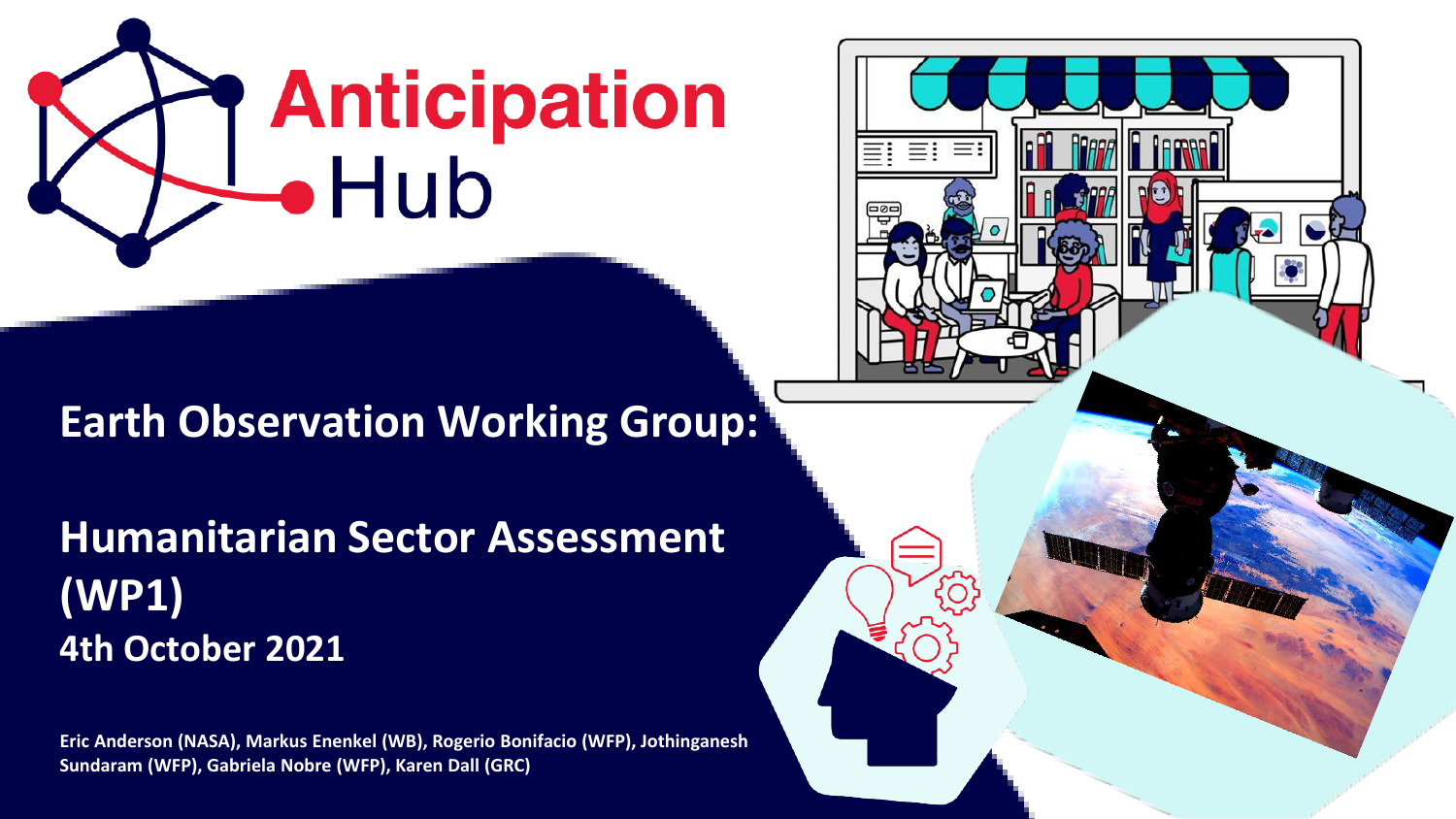

- **Run in parallel to WP2**
- **Identification of hazard type needs and lead time needs**
- **Connect with members of the humanitarian community to obtain relevant information regarding the use of EO in anticipatory action and identify what has or has not worked in previous settings**
- **Identification of what EO data was used**
- **What role did the data play in terms of developing the EAP?**
- **Identification of approaches to vulnerability and exposure for determining "impact" (what aren't we thinking about when we look at V&E (proxies for SE data - thatched roof versus metal roofs, etc. livelihoods and natural resource dependencies)**

#### **How it started**

#### **with WP1...**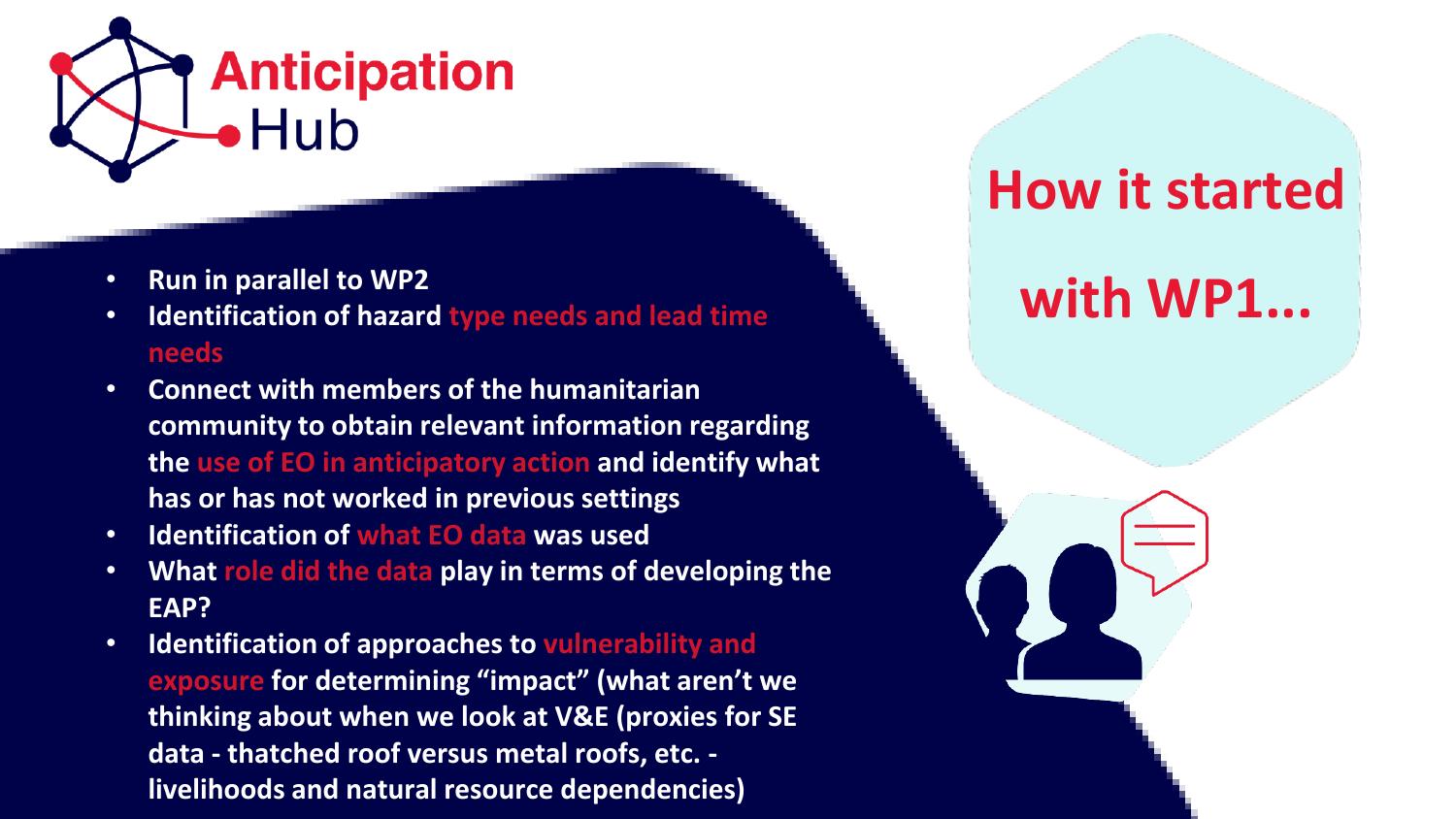

- **Documentation of success stories: Where has EO been used meaningfully in Anticipatory Action projects?** *→ What has been done?*
- **Identification and documentation of potential solutions: What are data requirements for EAPs?** *→ What could be done?*
- **Identification and documentation of bottlenecks: Where are bottlenecks in the use, access and application of EO data and/or EO-derived information?** *→ What are barriers in the use of EO?*

### **How it is**

# **going! Goals of WP1**

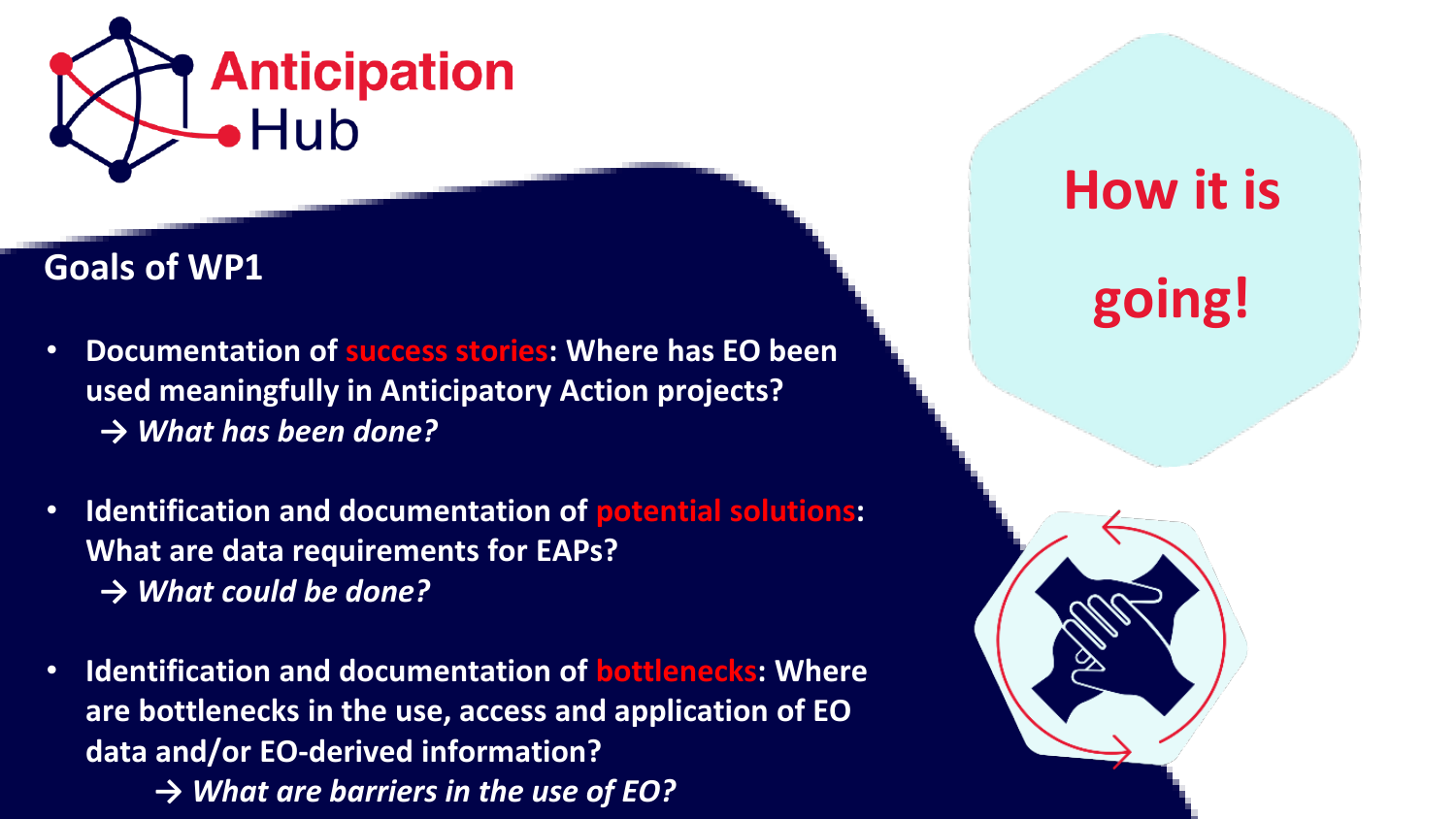

#### **Examples from WFP in Mozambique and Zimbabwe**

- *Forecast:* seasonal rainfall forecast
- *Risk assessment:* Identification of priority areas for FbF - precipitation, vegetation and temperature
- *Real-time monitoring*: growing season conditions, analysing data streams of rainfall, vegetation, and land surface temperature in combination with in-situ data

#### **→ hazard focus**

**What has been done … on drought?**

> Platform for Real-time Impact and Situation Monitoring (PRISM)

Asset Impact Monitoring System (AIMS)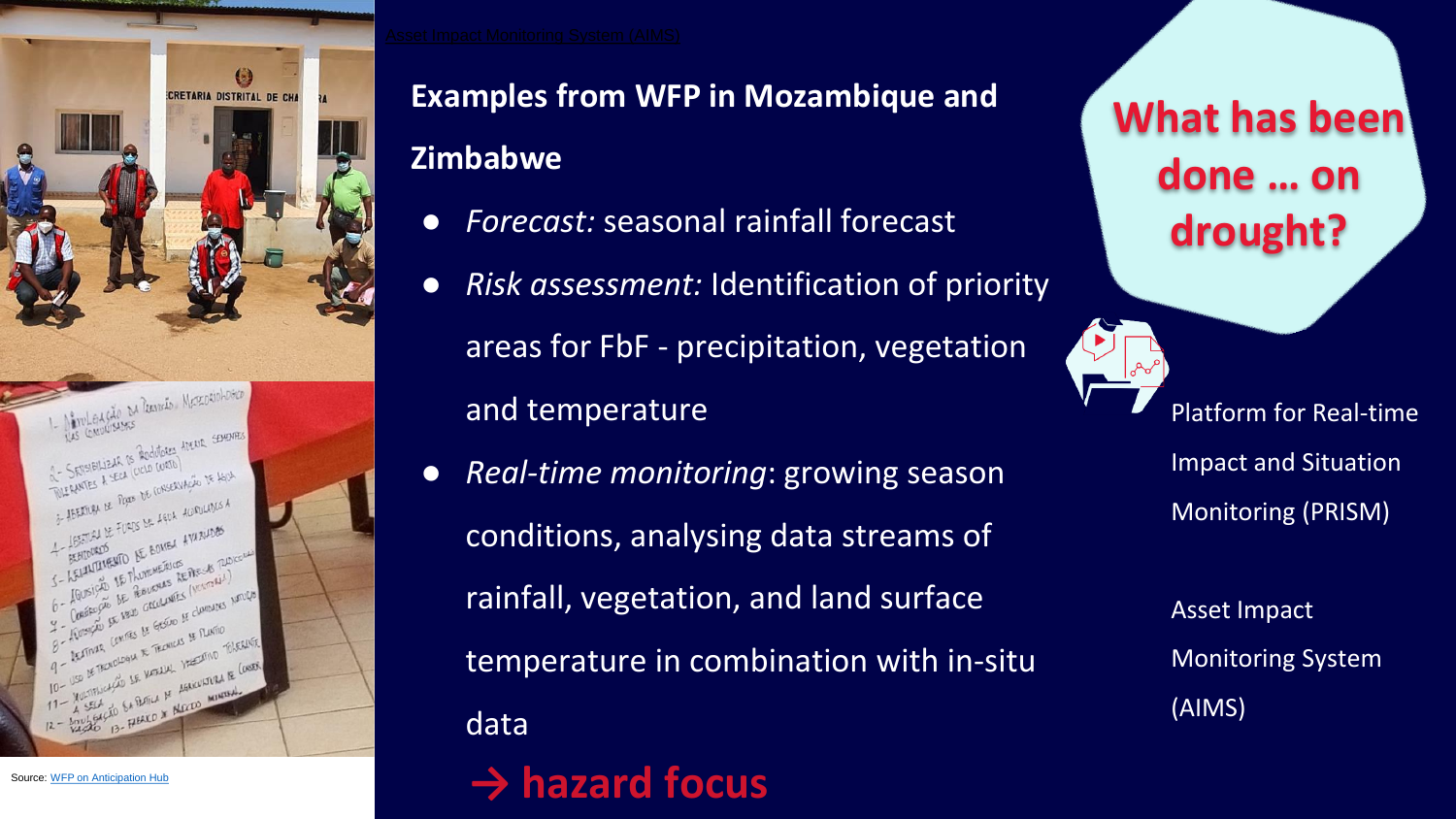#### **What are Anticipatory Action data needs?**

- Review of the steps of the FbF Manual
- Analysis of 14 EAP summaries (3 typhoon, 7 floods, 1 volcanic ash, 1 El Nino, 1 dzud, 1 coldwave)
	- What data has been used?
	- What information is required?

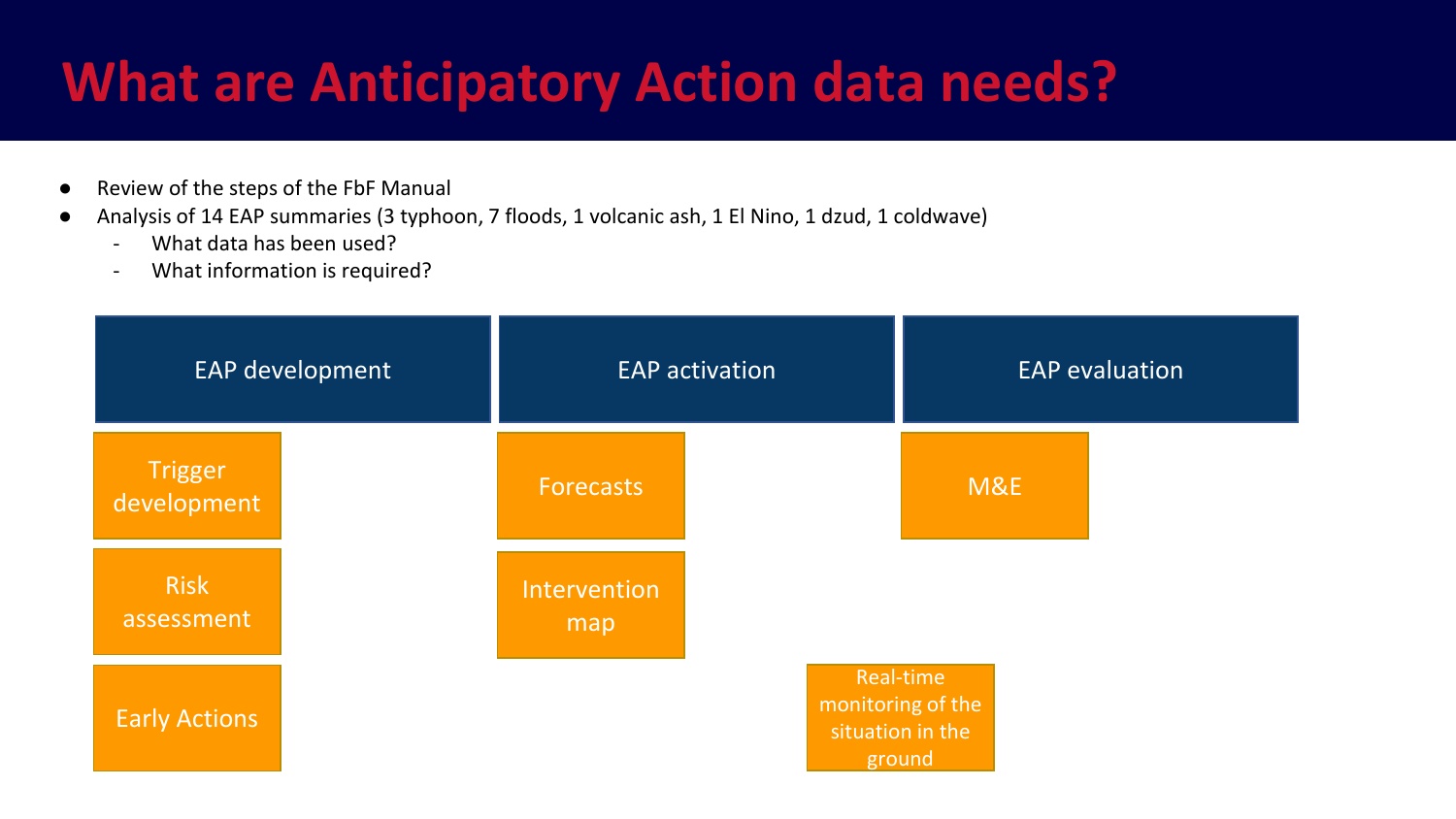#### **What are Anticipatory Action data needs?**

| EAP development               |                                                         | <b>EAP activation</b> |                                       | <b>EAP</b> evaluation |                                                                    |  |  |
|-------------------------------|---------------------------------------------------------|-----------------------|---------------------------------------|-----------------------|--------------------------------------------------------------------|--|--|
| <b>Trigger</b><br>development | Past impact/impact<br>level                             |                       |                                       | M&E                   | Impact information<br>of activation,<br>hazard extent,<br>severity |  |  |
|                               | Past hazard<br>severity,<br>magnitude, extent           | <b>Forecasts</b>      | Hazard severity,<br>magnitude, extent |                       |                                                                    |  |  |
| <b>Risk</b><br>assessment     | Hazard (probability)                                    | Intervention<br>map   |                                       |                       |                                                                    |  |  |
|                               | Exposure &<br>vulnerability                             |                       | Real-time<br>monitoring of the        |                       |                                                                    |  |  |
| <b>Early Actions</b>          | Location of<br>warehouses, routes,<br>evacuation sites, |                       | situation in the<br>ground            |                       |                                                                    |  |  |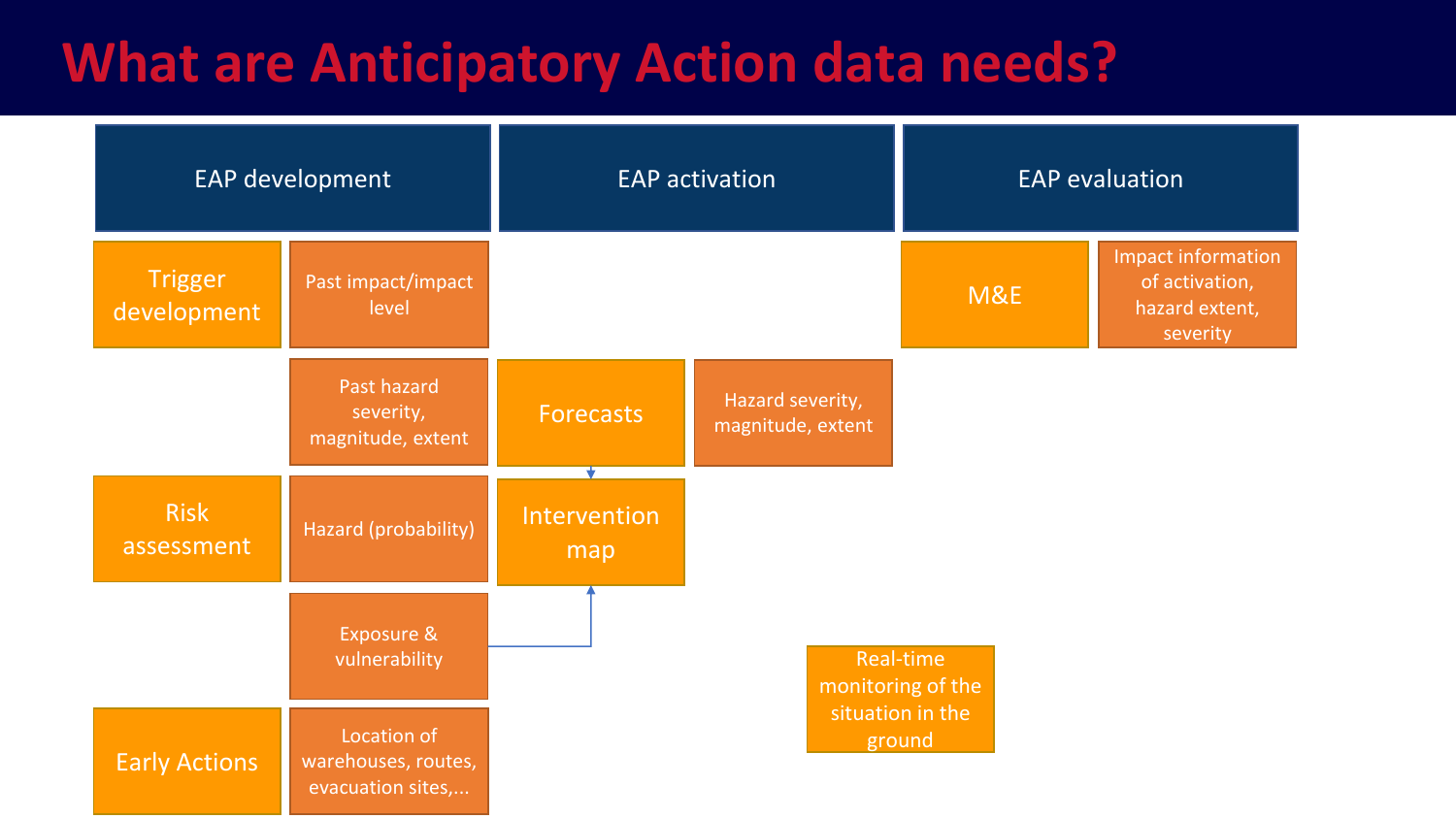### **Example: Typhoon EAP in the Philippines**

#### **Impacts addressed:** destruction/damage of houses, loss/destruction of crops, loss of livestock, food insecurity

| Trigger development                                                        |                                                                                                                                                                       | <b>Risk assessment</b>                                        |                                                                                                                                                    | Forecast                                                                                                                               | <b>Early Actions</b>                                                                                                                             | M&E                                                               |
|----------------------------------------------------------------------------|-----------------------------------------------------------------------------------------------------------------------------------------------------------------------|---------------------------------------------------------------|----------------------------------------------------------------------------------------------------------------------------------------------------|----------------------------------------------------------------------------------------------------------------------------------------|--------------------------------------------------------------------------------------------------------------------------------------------------|-------------------------------------------------------------------|
| Past hazard severity,<br>magnitude extent                                  | Past<br>impact/impact<br>level                                                                                                                                        | Hazard<br>(probability)                                       | Exposure &<br>Vulnerability                                                                                                                        | Hazard severity,<br>magnitude, extent                                                                                                  |                                                                                                                                                  | Impact information<br>of activation,<br>hazard extent<br>severity |
| 2013: Typhoon<br>Yolanda, the most<br>intense ever<br>reported (271 km/h). | Typhoon<br>Yolanda in 2013:<br>deadliest<br>Typhoon to ever<br>hit Philippines<br>with 6300 death,<br>550.928<br>damaged houses<br>and $3,3$ php<br>Agriculture loss. | n/a                                                           | Farmers,<br>smallholders of<br>livestock, fishing<br>communities.<br>Households living in<br>poverty, living in<br>lightweight material<br>houses. | 72 hours in advance:<br>forecast predicts more<br>than 10% of houses to<br>be totally damaged in<br>more than three<br>municipalities. | Livelihood:<br>1. Early Harvesting of<br>matured crops<br>2. Livestock and assets<br>evacuation<br>3. Cash for work for<br>mobilizing work force | n/a                                                               |
|                                                                            |                                                                                                                                                                       |                                                               |                                                                                                                                                    |                                                                                                                                        |                                                                                                                                                  | trigger evaluation                                                |
|                                                                            |                                                                                                                                                                       |                                                               |                                                                                                                                                    |                                                                                                                                        |                                                                                                                                                  | (1in5 year event),                                                |
|                                                                            |                                                                                                                                                                       |                                                               |                                                                                                                                                    |                                                                                                                                        |                                                                                                                                                  | flood extent, crop<br>conditions                                  |
|                                                                            |                                                                                                                                                                       |                                                               |                                                                                                                                                    |                                                                                                                                        |                                                                                                                                                  |                                                                   |
|                                                                            |                                                                                                                                                                       |                                                               |                                                                                                                                                    |                                                                                                                                        | Destruction of housing and                                                                                                                       |                                                                   |
|                                                                            |                                                                                                                                                                       |                                                               |                                                                                                                                                    |                                                                                                                                        | infrastructure:<br>4. Installation of shelter                                                                                                    |                                                                   |
|                                                                            |                                                                                                                                                                       | Land cover mappings, population<br>estimation, infrastructure |                                                                                                                                                    |                                                                                                                                        | strengthening kits (SSK)                                                                                                                         |                                                                   |
|                                                                            | damage maps                                                                                                                                                           |                                                               | mapping, poverty mapping                                                                                                                           |                                                                                                                                        | Location of                                                                                                                                      |                                                                   |
|                                                                            |                                                                                                                                                                       |                                                               |                                                                                                                                                    |                                                                                                                                        | warehouses, routes,                                                                                                                              |                                                                   |

evacuation sites,...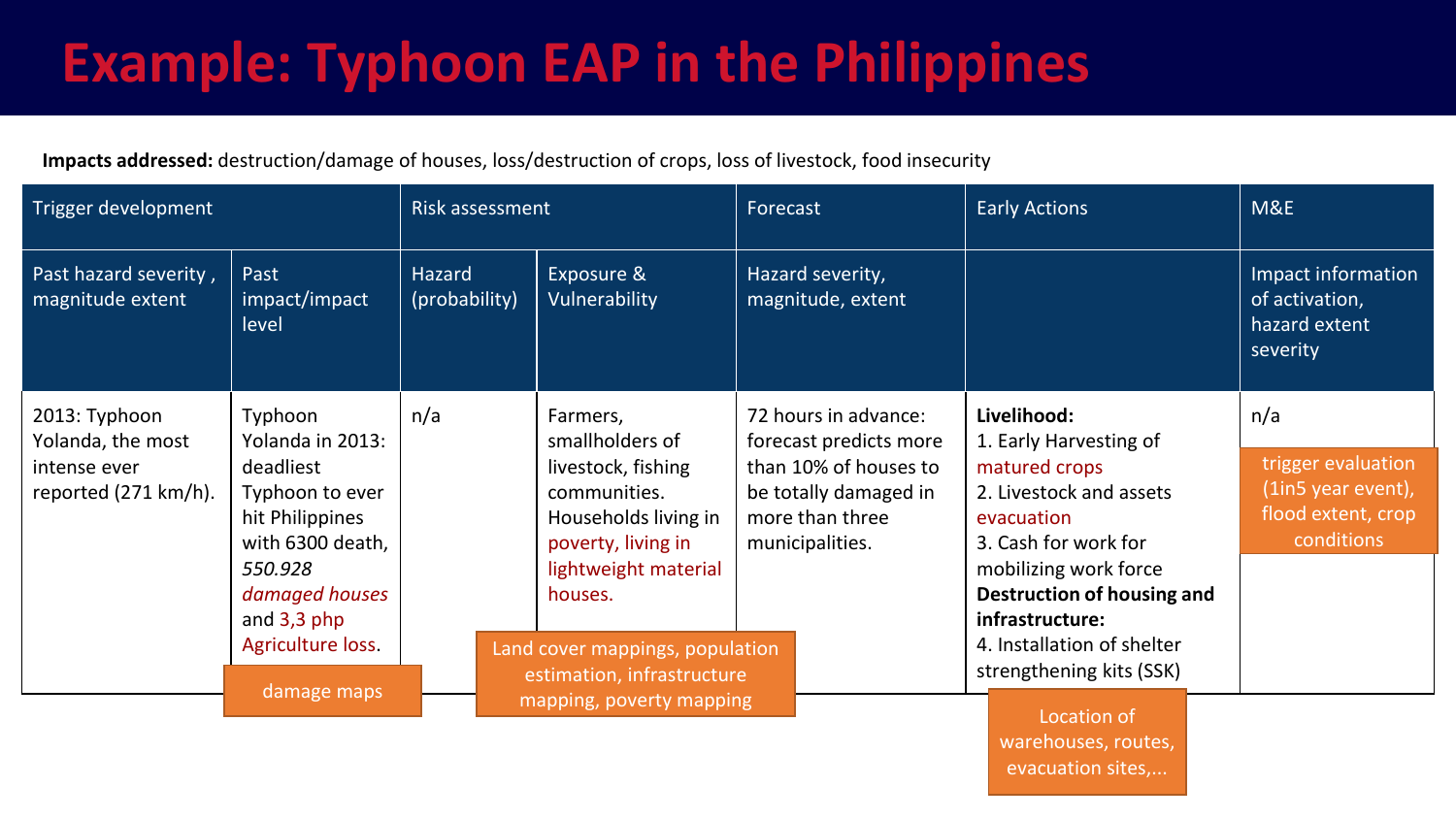

- **the development of impact-based triggers and early action protocols demand several steps and concepts that are likely unfamiliar to scientists , e.g. ToC or MEAL practices**
- **Humanitarians also judge accuracy differently than most EO scientists**
- **Barriers related to capacity may also hinder full adoption of EO people and capabilities in anticipatory action programs**
- **Different success evaluations in science and the humanitarian sector**

**→ translation between the sectors and donors is required**

**Non-data related barriers and bottlenecks**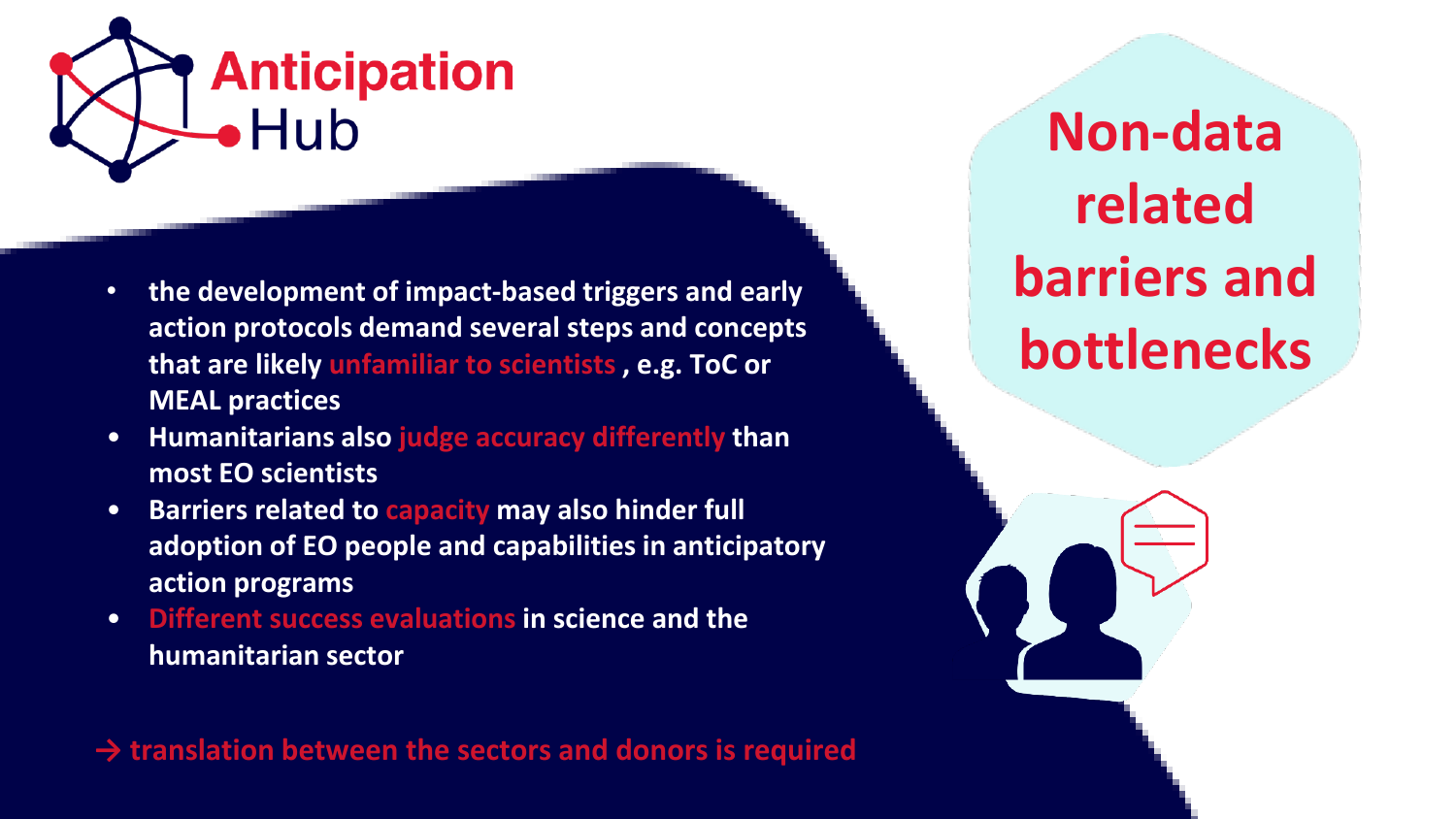

#### **Lessons learned and open questions**

- **Applications very much still hazard focused**
- **High potential of EO for Anticipatory Action, particularly M&E, past impact and real-time monitoring**
- **How to overcome the non-technical barriers? How to kick-off the translation service?**
- **Next steps: fill the data requirements with EO data**
- **Planned output: at least 1 BlogPost, potentially a paper**

#### **Lessons**

#### **learned**